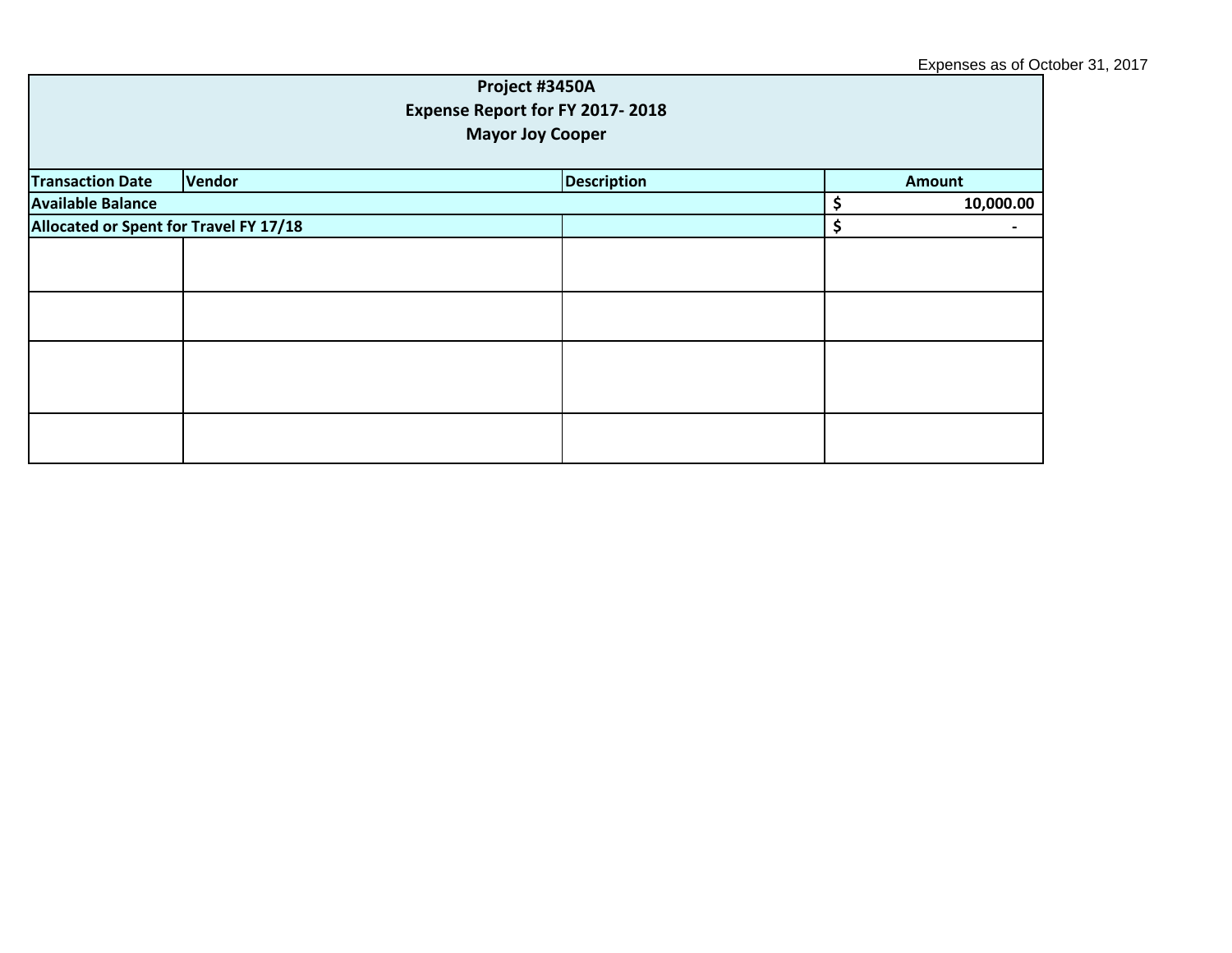| Project #3450G<br>Expense Report for FY 2017-2018 |        |  |                    |  |           |                                |
|---------------------------------------------------|--------|--|--------------------|--|-----------|--------------------------------|
|                                                   |        |  |                    |  |           | <b>Vice Mayor Keith London</b> |
|                                                   |        |  |                    |  |           |                                |
| <b>Transaction Date</b>                           | Vendor |  | <b>Description</b> |  | Amount    |                                |
| <b>Available Balance</b>                          |        |  |                    |  | 10,000.00 |                                |
| Allocated or Spent for Travel FY 17/18            |        |  |                    |  |           |                                |
|                                                   |        |  |                    |  |           |                                |
|                                                   |        |  |                    |  |           |                                |
|                                                   |        |  |                    |  |           |                                |
|                                                   |        |  |                    |  |           |                                |
|                                                   |        |  |                    |  |           |                                |
|                                                   |        |  |                    |  |           |                                |
|                                                   |        |  |                    |  |           |                                |
|                                                   |        |  |                    |  |           |                                |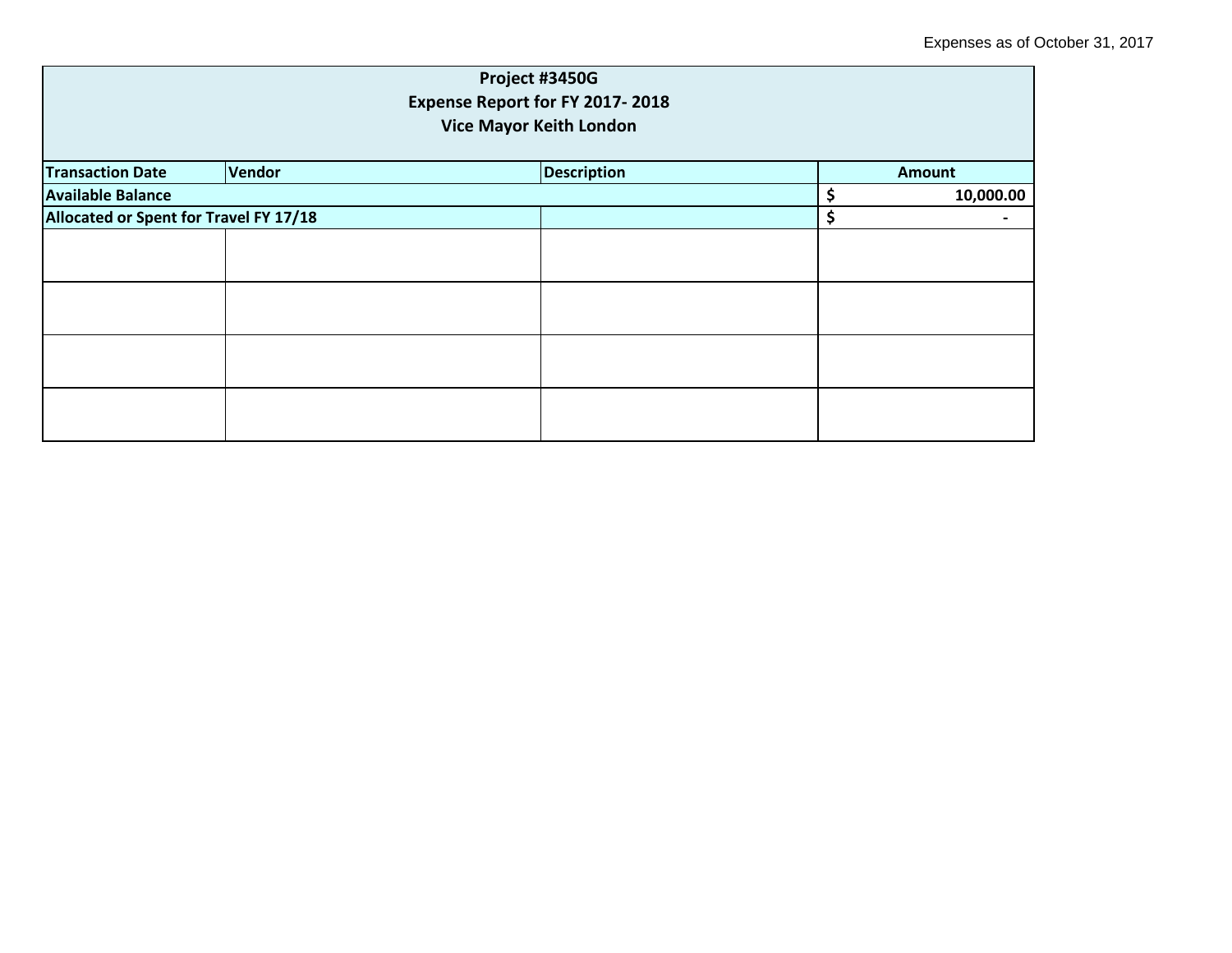|                                        |                                         | Project #3450E                                                                             |          |               |  |  |
|----------------------------------------|-----------------------------------------|--------------------------------------------------------------------------------------------|----------|---------------|--|--|
| <b>Expense Report for FY 2017-2018</b> |                                         |                                                                                            |          |               |  |  |
|                                        |                                         | <b>Comm. Michele Lazarow</b>                                                               |          |               |  |  |
| <b>Transaction Date</b>                | Vendor                                  | <b>Description</b>                                                                         |          | <b>Amount</b> |  |  |
| <b>Available Balance</b>               |                                         |                                                                                            |          | 9,517.99      |  |  |
| Allocated or Spent for Travel FY 17/18 |                                         |                                                                                            | \$<br>\$ | 482.01        |  |  |
|                                        |                                         | Hotel - 'Trip to Tallahassee, Fl. For                                                      |          |               |  |  |
| 10/23/2017                             | Aloft Tallahassee Downtown Hotel        | <b>Preemption &amp; CRA Issues</b>                                                         |          | 525.39        |  |  |
|                                        |                                         | <b>Credit for tax- Hotel Charges for Trip to</b><br>Tallahassee, FL - For Preemption & CRA |          |               |  |  |
| 10/23/2017                             | <b>Aloft Tallahassee Downtown Hotel</b> | <b>Issues</b>                                                                              | Ş        | (43.38)       |  |  |
|                                        |                                         |                                                                                            |          |               |  |  |
|                                        |                                         |                                                                                            |          |               |  |  |
|                                        |                                         |                                                                                            |          |               |  |  |